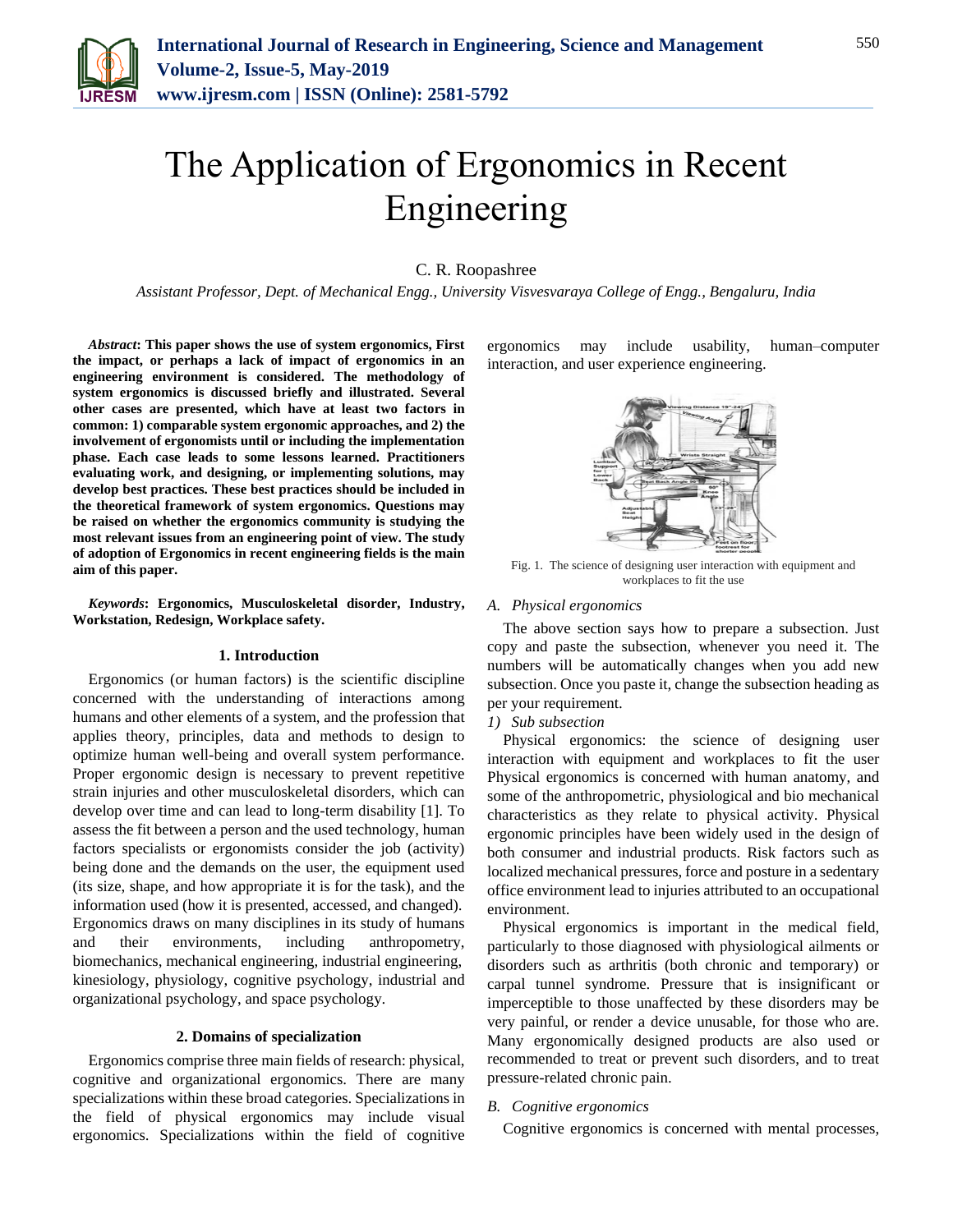

such as perception, memory, reasoning, and motor response, as they affect interactions among humans and other elements of a system. (Relevant topics include mental workload, decisionmaking, skilled performance, human reliability, work stress and training as these may relate to human system and Human-Computer Interaction design.) Epidemiological studies show a correlation between the time one spends sedentary and their cognitive function such as lowered mood and depression.

# *C. Organizational ergonomics*

Organizational ergonomics is concerned with the optimization of socio-technical systems, including their organizational structures, policies, and processes. (Relevant topics include communication, crew resource management, work design, work systems, design of working times, teamwork, participatory design, community ergonomics, cooperative work, new work programs, virtual organizations, telework, and quality management.

# **3. Ergonomics policy implementation**

Obstacles surrounding better ergonomic features to sedentary employees include cost, time, effort and for both companies and employees. The evidence above helps establish the importance of ergonomics in a sedentary workplace; however missing information from this problem is enforcement and policy implementation. As a modernized workplace becomes more and more technology based more jobs are becoming primarily seated, therefore leading to a need to prevent chronic injuries and pain. This is becoming easier with the amount of research around ergonomic tools saving money companies by limiting the number of days missed from work and workers comp cases. The way to ensure that corporations prioritize these health outcomes for their employees is through policy and implementation.

# **4. Methods**

Until recently, methods used to evaluate human factors and ergonomics ranged from simple questionnaires to more complex and expensive usability labs.[6] Some of the more common human factors methods are listed below:

- *Ethnographic analysis:* Using methods derived from ethnography, this process focuses on observing the uses of technology in a practical environment. It is a qualitative and observational method that focuses on "real-world" experience and pressures, and the usage of technology or environments in the workplace. The process is best used early in the design process.
- *Focus Groups:* are another form of qualitative research in which one individual will facilitate discussion and elicit opinions about the technology or process under investigation. This can be on a one-toone interview basis, or in a group session. Can be used to gain a large quantity of deep qualitative data. though due to the small sample size, can be subject to a higher

degree of individual bias.[ Can be used at any point in the design process, as it is largely dependent on the exact questions to be pursued, and the structure of the group. Can be extremely costly.

- *Iterative design:* Also known as prototyping, the iterative design process seeks to involve users at several stages of design, to correct problems as they emerge. As prototypes emerge from the design process, these are subjected to other forms of analysis as outlined in this article, and the results are then taken and incorporated into the new design. Trends among users are analyzed, and products redesigned. This can become a costly process, and needs to be done as soon as possible in the design process before designs become too concrete.
- *Meta-analysis:* A supplementary technique used to examine a wide body of already existing data or literature to derive trends or form hypotheses to aid design decisions. As part of a literature survey, a metaanalysis can be performed to discern a collective trend from individual variables.
- *Subjects-in-tandem:* Two subjects are asked to work concurrently on a series of tasks while vocalizing their analytical observations. The technique is also known as "Co-Discovery" as participants tend to feed off of each other's comments to generate a richer set of observations than is often possible with the participants separately. This is observed by the researcher, and can be used to discover usability difficulties. This process is usually recorded.
- *Surveys and questionnaires:* A commonly used technique outside of human factors as well, surveys and questionnaires have an advantage in that they can be administered to a large group of people for relatively low cost, enabling the researcher to gain a large amount of data. The validity of the data obtained is, however, always in question, as the questions must be written and interpreted correctly, and are, by definition, subjective. Those who actually respond are in effect self-selecting as well, widening the gap between the sample and the population further.
- *Task analysis:* A process with roots in activity theory, task analysis is a way of systematically describing human interaction with a system or process to understand how to match the demands of the system or process to human capabilities. The complexity of this process is generally proportional to the complexity of the task being analyzed, and so can vary in cost and time involvement. It is a qualitative and observational process. Best used early in the design process.
- *Think aloud protocol:* Also known as "concurrent verbal protocol", this is the process of asking a user to execute a series of tasks or use technology, while continuously verbalizing their thoughts so that a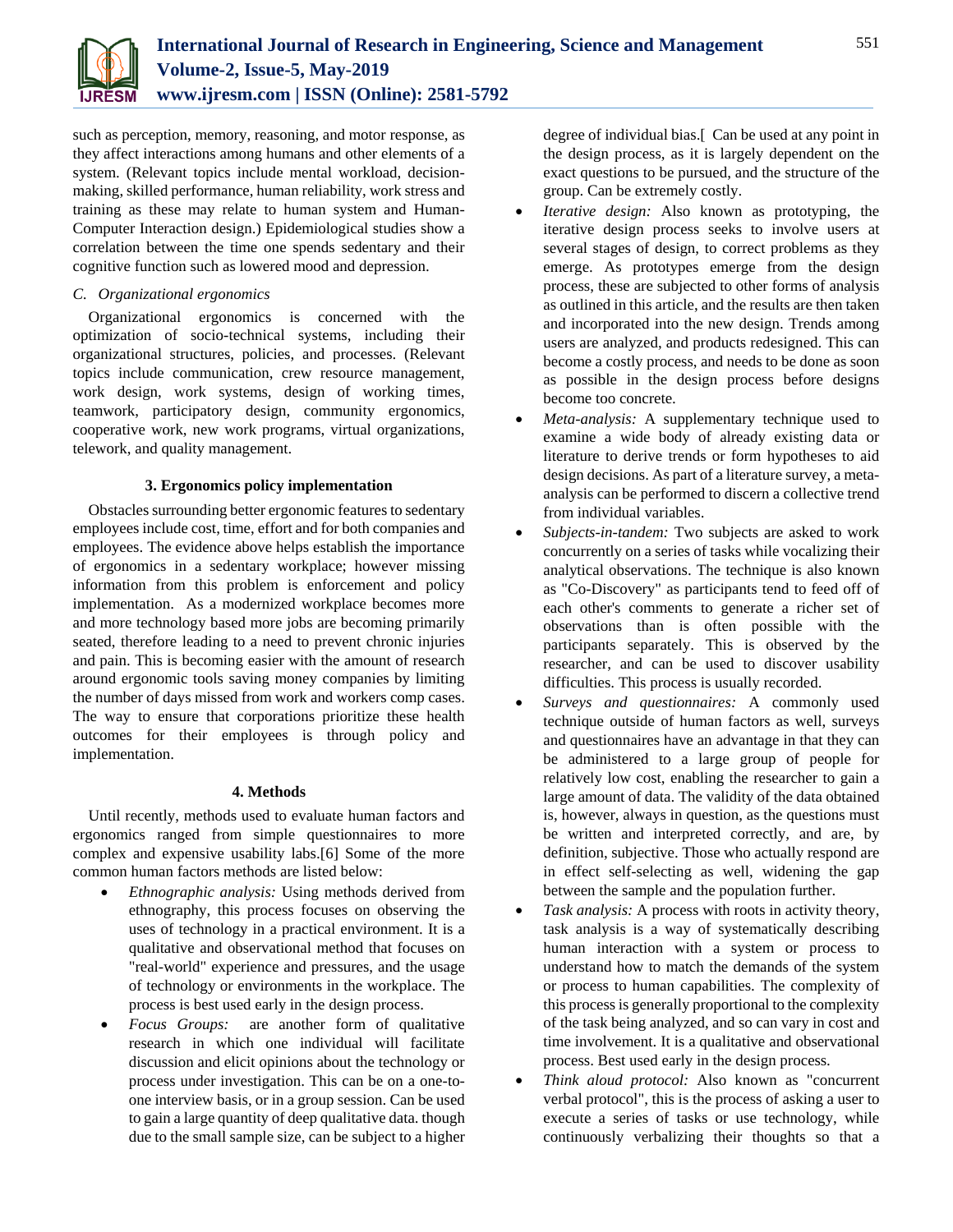

researcher can gain insights as to the users' analytical process. Can be useful for finding design flaws that do not affect task performance, but may have a negative cognitive effect on the user. Also useful for utilizing experts to better understand procedural knowledge of the task in question. Less expensive than focus groups, but tends to be more specific and subjective.

- *User analysis:* This process is based around designing for the attributes of the intended user or operator, establishing the characteristics that define them, creating a persona for the user. Best done at the outset of the design process, a user analysis will attempt to predict the most common users, and the characteristics that they would be assumed to have in common. This can be problematic if the design concept does not match the actual user, or if the identified are too vague to make clear design decisions from. This process is, however, usually quite inexpensive, and commonly used.[48]
- *"Wizard of Oz":* This is a comparatively uncommon technique but has seen some use in mobile devices. Based upon the Wizard of Oz experiment, this technique involves an operator who remotely controls the operation of a device to imitate the response of an actual computer program. It has the advantage of producing a highly changeable set of reactions, but can be quite costly and difficult to undertake.
- *Methods analysis:* is the process of studying the tasks a worker completes using a step-by-step investigation. Each task in broken down into smaller steps until each motion the worker performs is described. Doing so enables you to see exactly where repetitive or straining tasks occur.
- *Time studies:* determine the time required for a worker to complete each task. Time studies are often used to analyze cyclical jobs. They are considered "event based" studies because time measurements are triggered by the occurrence of predetermined events.
- *Work sampling:* is a method in which the job is sampled at random intervals to determine the proportion of total time spent on a particular task. It provides insight into how often workers are performing tasks which might cause strain on their bodies.
- *Cognitive walkthrough*: This method is a usability inspection method in which the evaluators can apply user perspective to task scenarios to identify design problems. As applied to macro ergonomics, evaluators are able to analyze the usability of work system designs to identify how well a work system is organized and how well the workflow is integrated.

#### **5. Weaknesses**

Problems related to measures of usability include the fact that

measures of learning and retention of how to use an interface are rarely employed and some studies treat measures of how users interact with interfaces as synonymous with quality-inuse, despite an unclear relation. Although field methods can be extremely useful because they are conducted in the users' natural environment, they have some major limitations to consider. The limitations include:

- 1. Usually take more time and resources than other methods
- 2. Very high effort in planning, recruiting, and executing compared with other methods
- 3. Much longer study periods and therefore requires much goodwill among the participants
- 4. Studies are longitudinal in nature, therefore, attrition can become a problem.

#### **6. Why ergonomics important in workplace?**

Ergonomics seeks to prevent such injuries by studying the relationship between the workplace and people in order to improve comfort and overall efficiency while on the job. ... Practicing good ergonomics can not only help to avoid injuries in the workplace, but can also help workers to be more efficient and productive.

Importance of Ergonomics in the Workplace It has long been understood that ergonomics offers numerous benefits, but recently a stronger emphasis has been placed on the importance of ergonomics in the workplace. The subject of ergonomics in the workplace has become so important, that it is now going to be addressed by the new OSHA standards to be released for 2010[2]. According to the Occupational Health and Safety Administration musculoskeletal injuries are on the rise. These injuries are commonly caused by a workstation that is improperly set-up. Such injuries can include carpal tunnel syndrome, tendonitis and low back pain. These injuries are now considered to be among the leading causes for disability within the modern workplace. OSHA estimates that as many as 1.8 million works related musculoskeletal disorders occur every year. These injuries result in a loss of 650,000 work days per year; more than 1/3 of the total amount of workdays that are lost on an annual basis. Ergonomics seeks to prevent such injuries by studying the relationship between the workplace and people in order to improve comfort and overall efficiency while on the job. Due to the fact that almost 70% of all work performed in the country today is done while at a seated station, many ergonomic considerations apply to work that is performed at a computer.

Adjusting your chair height so that your feet are able to rest flat on the floor and your knees are flexed at a ninety-degree angle can help to provide proper lumbar support and prevent strain. The top of a desk should be situated so that it is about two inches lower than the forearms, with the computer monitor no more than an arm's length away. The monitor should also be adjusted so as to reduce glare. Ergonomics can also be applied to the keyboard so that the upper arms are able to rest in a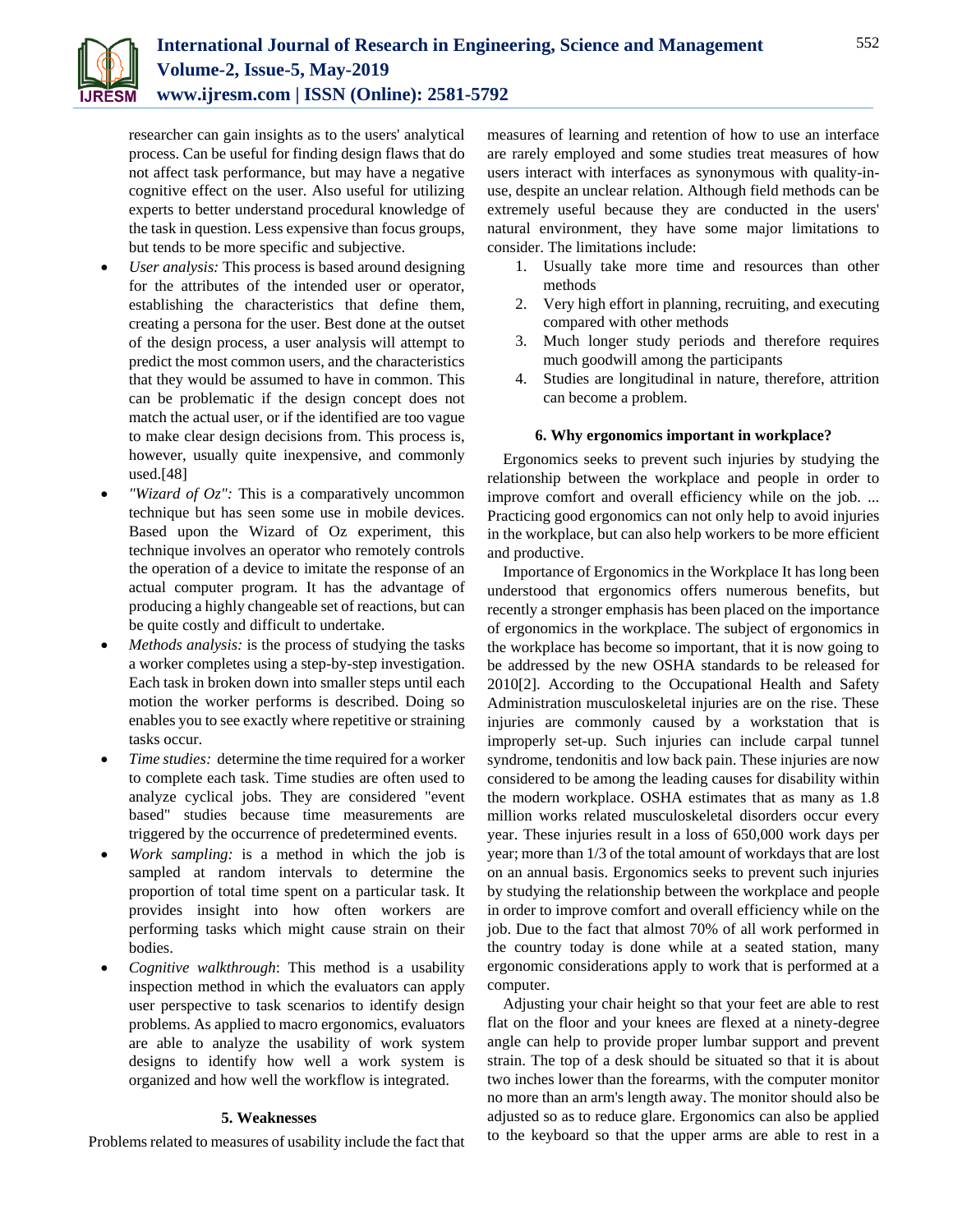

relaxed position with the elbows at a ninety-degree angle and the wrists pointed forward. This will help to avoid placing strain on the wrists and hands. Practicing good ergonomics can not only help to avoid injuries in the workplace, but can also help workers to be more efficient and productive.

- a) How many work days are lost each year because of musculoskeletal injuries? Answer: 6,50,000.
- b) How much work is performed at a seated workstation across the country? Answer: 70%.
- c) When seated, your knees should be bent at what degree?

Answer: 90 degree.

d) You should take a 10 minute break for each\_\_\_\_\_\_\_\_\_ of work? Answer: one hour.

# **7. Applications of Ergonomics in Recent Year**

#### *A. Computer-aided ergonomics*

One of the primary goals of computer-aided ergonomics is to develop software tools that allow ergonomics information to be accessed at the earliest stages of design. This case study discusses a PC-based software program that allows a designer to quantify a worker's biomechanical risk for injury based on a proposed workplace design. The program couples an established software tool for biomechanical analysis, the Three-Dimensional Static Strength Prediction Program (3DSSPP), with a widely used computer-aided design software package, AutoCAD. The use of this "3DSSPP/AutoCAD interface" in the proactive analysis of an automotive assembly task is described and the results compared with an independent assessment using observations of workers performing the same task. Both studies yield similar conclusions, suggesting that proactive use of software such as the 3DSSPP/AutoCAD interface may be a valid tool in evaluating proposed workplace designs.

#### *B. Ergonomics and the management of musculoskeletal disorders*

Prevention and Management of Musculoskeletal. Ergonomic claims include accepted disabling claims due to sprains, strains, tears, carpal tunnel syndrome, hernia and musculoskeletal diseases caused by bending, reaching, twisting, overexertion or repetitive motion. Good ergonomics can improve workplace efficiency and productivity. Ergonomics and the Management of Musculoskeletal Disorders. Reducing Musculoskeletal Disorders Through Ergonomics Managing musculoskeletal disorders Euro found Corporations have been implementing ergonomics programs for more than 30 years. Its Musculoskeletal Disorder Management and System Optimization.

#### *C. Ergonomics in product quality and reduction in costs*

Competition is an ongoing challenge confronting industrial corporations, particularly automobile manufacturing. Striving to improve product quality and productivity, automotive industries have used different quality management approaches, such as reduced variability, total quality management, and lean management, over recent years. Furthermore, incorporating proactive ergonomics such as physical and organizational ergonomics and psychosocial factors into the structure of a company is considered to be a support for productivity and quality. Several studies have shown the effects of ergonomics on better quality. Application of both quality management approaches and ergonomics in an integrated manner in the manufacturing production system is emphasized because they are similar concepts with the same objectives, that is, to improve efficiency.

#### *D. Productivity associated with visual status*

Vision is the most precious human sense. People are visually directed and depend on their eyesight every waking minute of the day. The way they use their eyes can determine how well they learn, work, and perform throughout their lifetimes. Psychologists estimate that 80% of the information people obtain from their external environment is by means of visual pattern (Manas, 1952), indicating the important role vision plays in daily activities. The way employees use their eyes in daily routines has changed dramatically [3]. More and more tasks are done at close viewing distance and employees work under a variety of workplace conditions:

- 1. The human visual system is not inherently designed to be used in a near-viewing posture for extended periods. The most relaxed vision is distance viewing; computer work is a visually stressful task.
- 2. Workplace lighting also creates visual stress and glare and can disable comfortable viewing situations. Addressing lighting issues in the office can prove beneficial for most viewing tasks. Lighting control is the most important modification that can be offered to resolve visual stress.
- 3. Humans are living longer and their eyes are aging. Lighting becomes more critical as employees age. Focusing ability decreases with age, so adjustments must be made in near-point viewing.
- 4. Providing vision care for computer employees makes economic sense. Vision programs increase work efficiency and employee comfort. Providing vision care for computer employees makes economic sense. Vision programs result in increased work efficiency and more comfortable employees. It is a win–win proposition for employers to provide eye care for computer workers.

#### **8. Ergonomics in automobile industry**

The automotive manufacturing industry is one of the biggest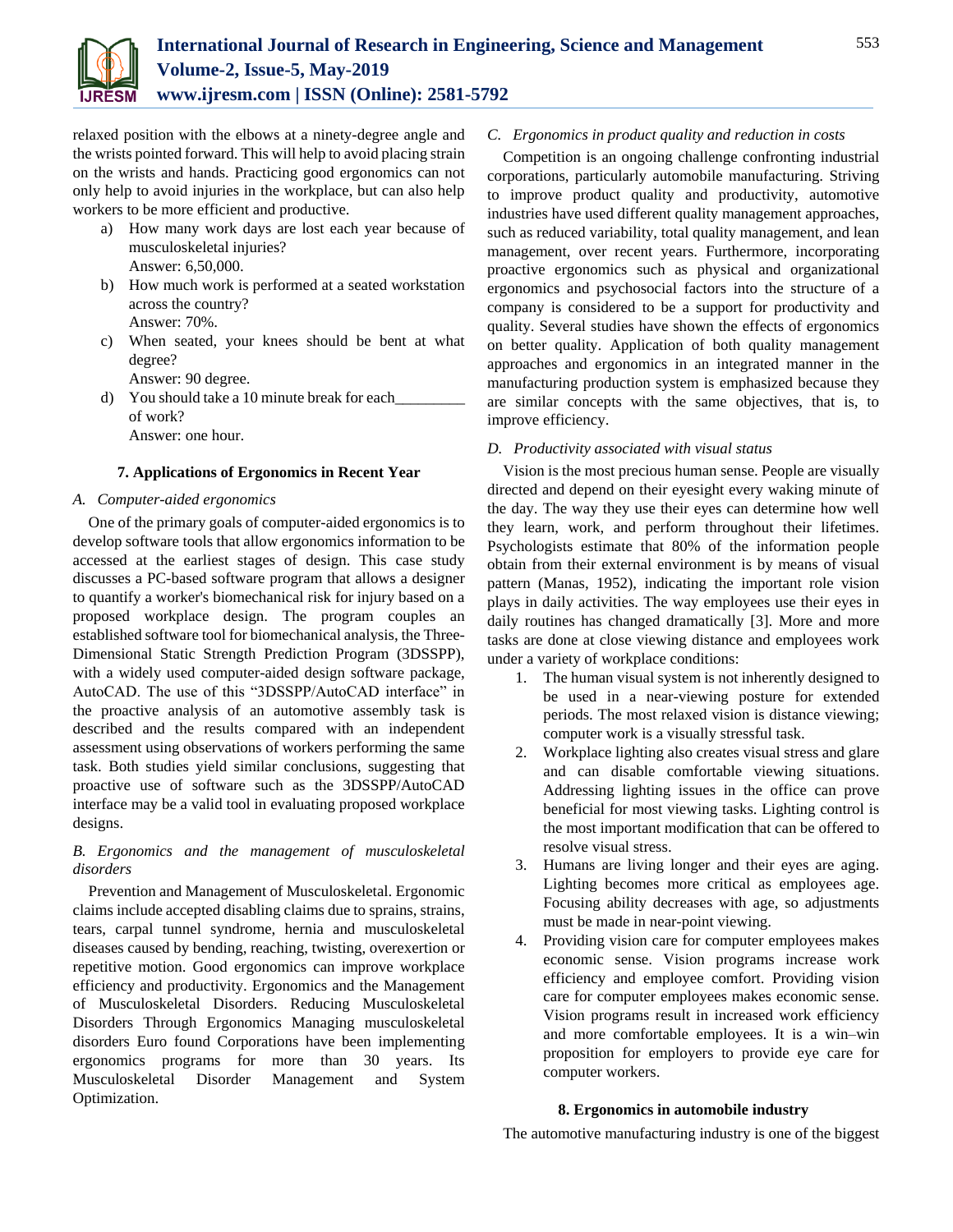

players in providing ergonomic mandates for their plant employees. Many automotive manufacturing companies use existing health and safety standards, such as OSHA, to develop their own set of guidelines.

An automotive manufacturing plant, there are many tasks that require the right kind of posture or equipment to handle or transport product in order to keep employees safe and healthy.

These key tasks include:

- Bending down, picking up a box or product, lifting and placing onto another location
- Twisting when carrying boxes or product
- Pushing and pulling tasks which require transporting a large quantity of product using carts and dollies
- Turning or bending wrists when using hand tools
- Hand vibrations from using power tools
- Reaching overhead for work



Fig. 2. Ergonomics in automobile industry



Fig. 3. Ergonomics in car assembly in automobile industry

Ergonomics seeks to prevent such injuries by studying the relationship between the workplace and people in order to

# **9. Ergonomics in Pharmaceutical Industry**

The equipment and machinery has to be suitable for the task. but it should also be suitable for the users.

Often equipment is purchased without first considering:

- How it will be operated
- Where it will be used
- Who will be using it
- The duration
- The frequency

Lack of consideration of these points can result in poor working postures leading to potential injury and discomfort. Think about the design and layout of equipment and machinery.



Fig. 4. Comfort bending posture



Fig. 5. Placing of products systematically



Fig. 6. Comfort seating arrangements

# **10. Important Points to Remember**

- If new equipment / machinery is being purchased, it is vital that the user is considered.
- If possible, trials should be performed to ensure their suitability before purchase.
- Trialing equipment could prevent the occurrence of issues arising such as discomfort or difficulty of use later on alternative / specialist suppliers should be considered.
- Where possible, consult or consider the users and the nature of the job to gain an understanding of the requirements.
- Where there is a problem, change the way the job is done, how equipment and tools are used and how often.
- Consider how maintenance and repair work will be completed on machinery and whether this will be user friendly.